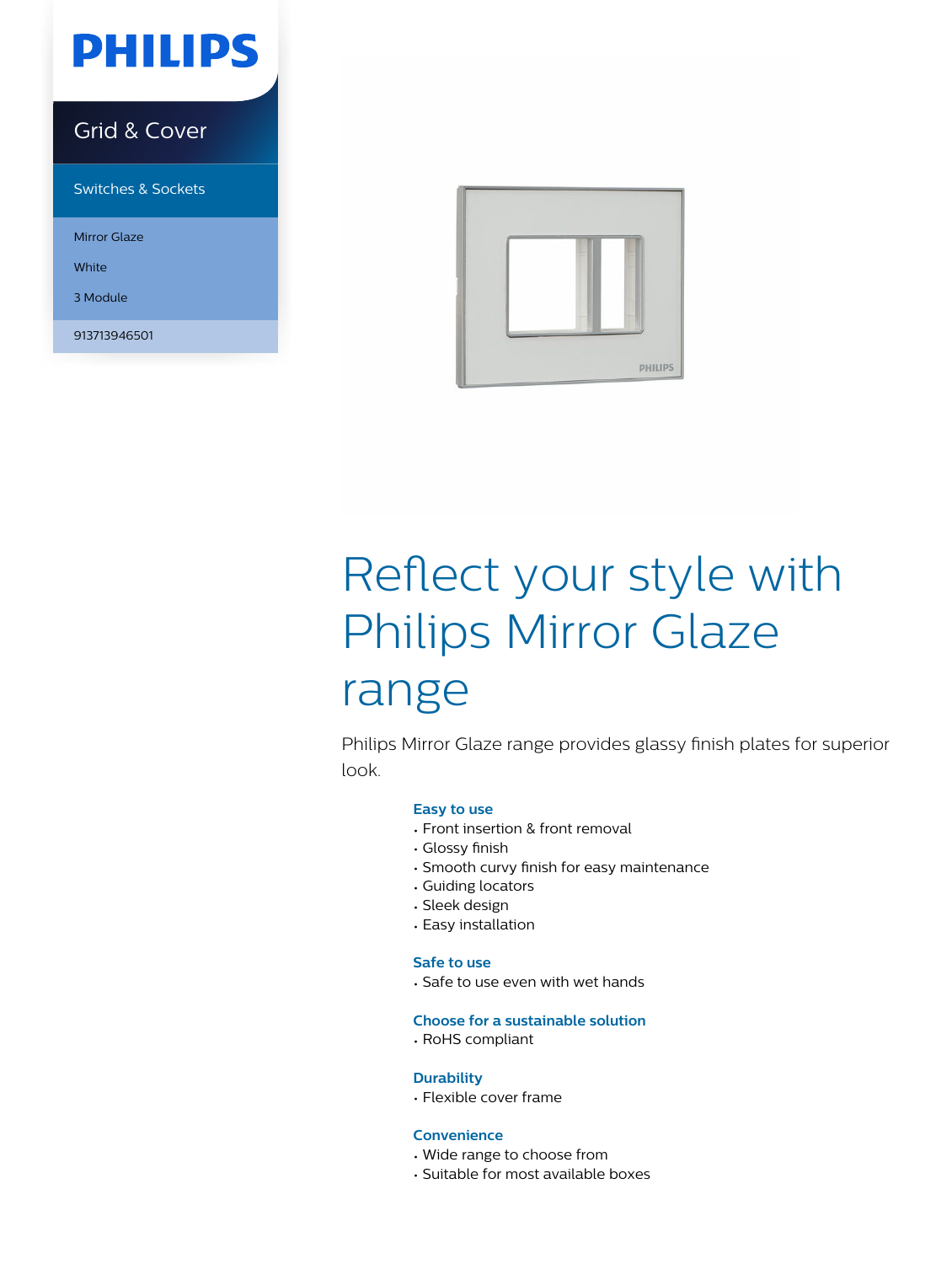#### **Strength**

. Unique honeycomb construction